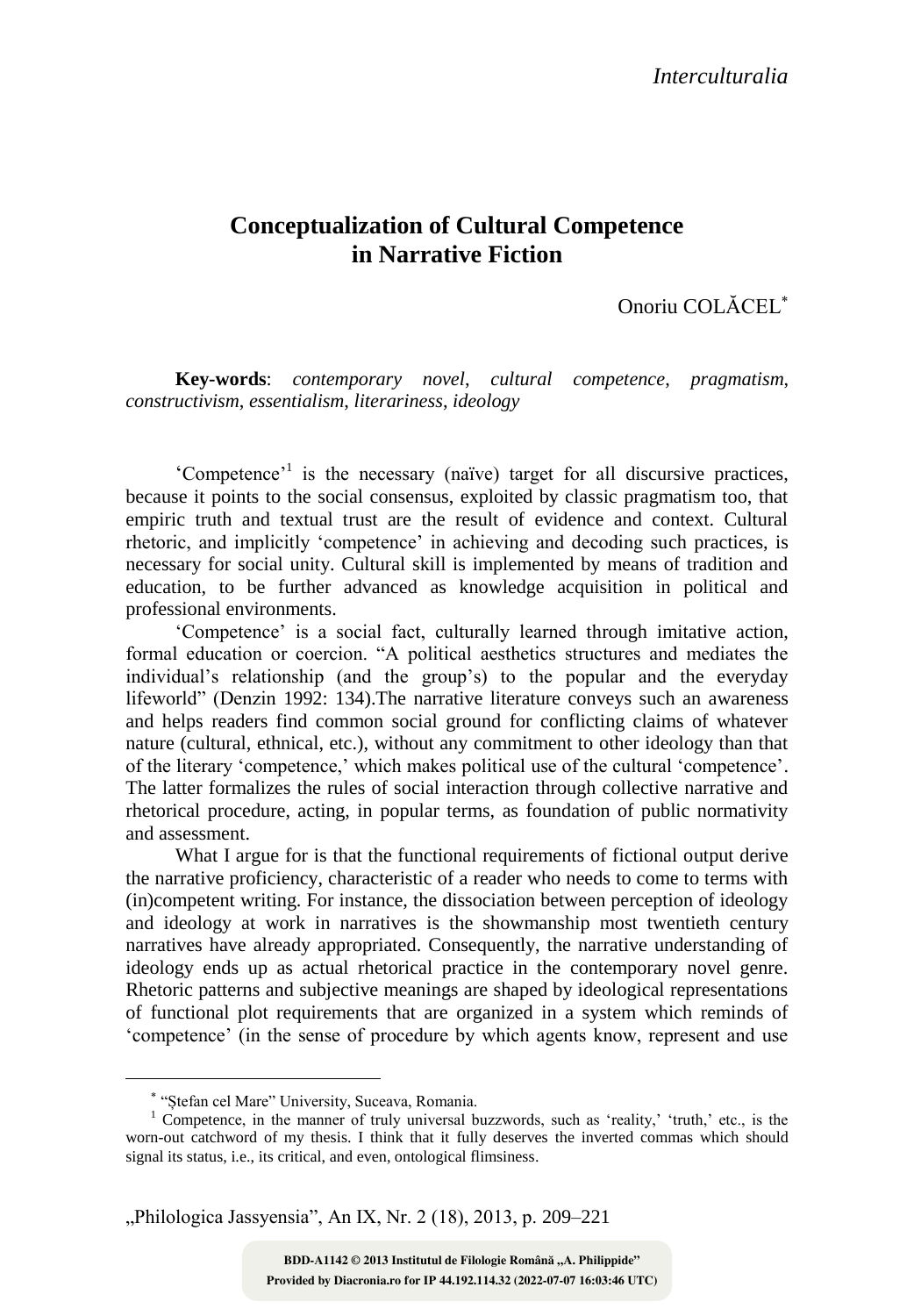information about their social reality). The fictional existence of cultural 'competence' comes down to language use, devising closed narrative meaning systems, discursively recommended as literariness by universal, basic appreciation of the story. Readers employ assumptions of rationality and cognitive structure that render communication coherent with respect to competent calculations about the functional, social attributions one might envisage for the narrative literature. Fiction defines a pragmatist cultural statement about social truth, namely, its coherence and correspondence with communal practice and, as a result, with notions of social propriety:

there is no epistemological difference between truth about what ought to be and truth about what is, nor any metaphysical difference between facts and values, nor any methodological difference between morality and science (Rorty 1982: 163).

The verisimilitude of the plot is rule-based rhetoric action, taken in accordance with the knowledge of social practice in terms of plausibility. It involves matching previous perception of identity with the events in the story. By convention, stories are understood in formalized interpretation patterns, pertaining to empirical 'competence' and its folk terms expression. The narrative literature produces (physiological) reaction expressed in opinion, attitude, behaviour that all rationalize cultural experience and social reality. Readers understand standards of 'competence' (cultural standards, that are universal for all socialized individuals, versus literary ones that are exclusive, proper to trained receivers of fiction) as the method that allows them to decide in particular cases whether plots, formulated in the logic of the communicative tradition of the story, can be recognized as culturally produced within the requests of a generic rhetoric 'competence' meant to secure meaningfulness, or, better said, the intelligibility of all public discourses.

The plot development – of fiction and, sometimes, of interpretation (with given agenda) – is assessed in terms of its linguistic ability to express/formalize persuasive strategies. In order for the text to achieve such intelligibility, the reader has to believe that rhetoric and semantic aspects of communication are coherently linked within codified lines of reasoning (i.e., literary language). Actually, the successful aesthetical expression brackets together popular expectancies and the particular story the reader is exposed to. The constructivist and pragmatist strategies go along with materialist beliefs, in a paradoxical, narrative manner that underpins what I think is the cultural statement of the contemporary novel: use-value of truth, relativity of ideological position, social escapism, and political disengagement.

The rationality of story-telling presupposes awareness of contemporary, influential, folk 'philosophy'. Namely, of the one which states the collective construction of cultural facts – including narration and identity (agents and structures are mutually constitutive while norms determine self-perception). I mean, what criticism called the realist manner of narrative fiction, simplistically summarized as interaction of characters engaged in prescriptive behaviour (they are doing what is supposed to be done). The daily routine, best fits the empirical conviction that biological/objective limitations are here to stay. The (constructed) belief that narratives confirm social procedures and standards, which, in their turn, define objectives and functions of the self, institutions or actions, is also culturally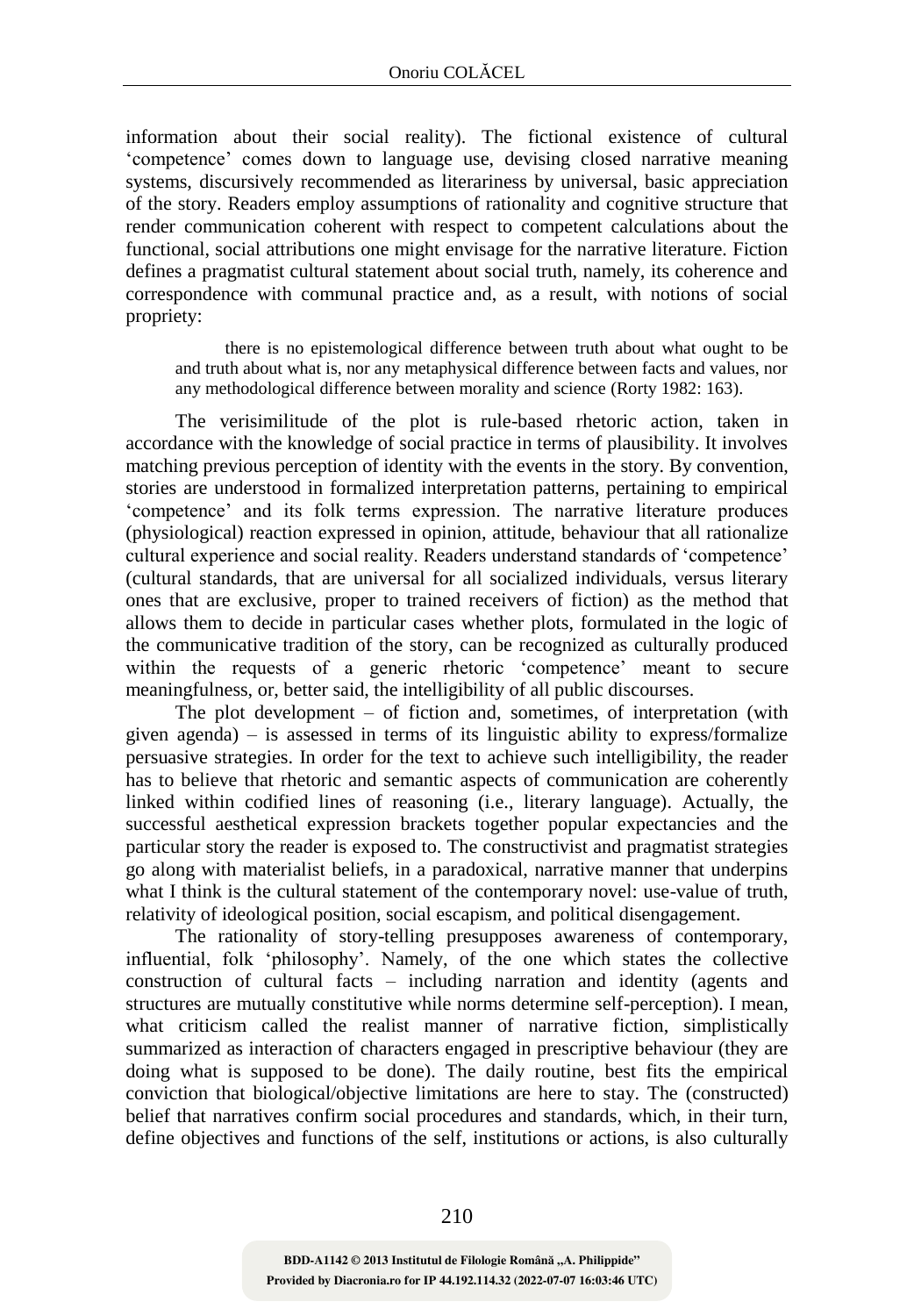perceived as literary realism. As such, fictional narratives are functionally-ordered and rule-based closed-meaning systems, conditioned to convey logically consistent versions of a 'reality' that embraces cultural and literary 'competence'. Utilitarian as it may be, this view on aesthetical narration explains in what terms literature is constitutive for the reader's identity, instituting and validating norms of sociability. These norms are essential for public communication and, probably, social cohesion. In the words of the late  $20<sup>th</sup>$  century American symbolic interactionism, the inheritor of the pragmatist tradition, cultural practices:

become political when the actions and emotions they express connect to the political economies of everyday life in ways which reinforce class, race, and gender stereotypes. In the aesthetic experience turned political, the individual experiences heightened feelings of moral worth, often coded in masculine-feminine, in-group, outgroup terms. Such moments produce feelings of in-group solidarity and out-group hostility. Conduct is directed to the salient political stereotypes of the culture, and an exaggerated sense of self-worth is experienced (Denzin 1992: 135).

The novel genre is ideologically organized – because it still preserves a communicational, unsuspecting 'aboutness,' at least in the eye of unprofessionalized readers – and openly reflects social organization. Both novel and its reference pretend to be taken as being objective, structurally crafted on some communal meanings and practices. They amount to narrative formation of identity and institutions. Fiction delineates the identity of agents (individual or collective) by codifying empirical actions and conditions into cultural verisimilitude.

The plot and the message are accidentally or intently constructed to signal the social value of the 'natural' (in fact, political) manner by which the (professional/social/aesthetical) community – of the writer, of the author, of the narrator(s), or at least the community they think to belong to – and nominal subject experience the dominant culture of their society. Such meaning is narrative (difficult to invest with consistency) due to the rhetorical layering of the story and to the necessary choice to be made between the above mentioned possible interlocutors (writer, author, narrator) when actual reading takes place.

The social construction and construal of public stories (of fictional narratives too), is crosschecked by shared norms and meanings that validate their immediate cultural meaningfulness. The narrative literature is normative and contextual cultural practice with indeterminate social consequences. The plot is built on a shared definition of suspense, on a mutual understanding of narrative development, on valued modes of report, on commonly anticipated and accepted discursiveness, all implemented by rhetorical rules which channel all other competent public communication. The fictional text conveys, with professional skill, structures of social perception and cultural knowledge as shown in staging 'reality' as everyday life. Literature is not in the least social research, yet advertises what populism identifies in terms of its conclusive results: externalization and objectification of social environment in the stereotypical public language of folk terminology. Assumptions of meaning – and their effective spell cast on normative culture – are the probable, corroborating background of particular stories which, narratologically, already fit into some formalist morphology of narrative plots.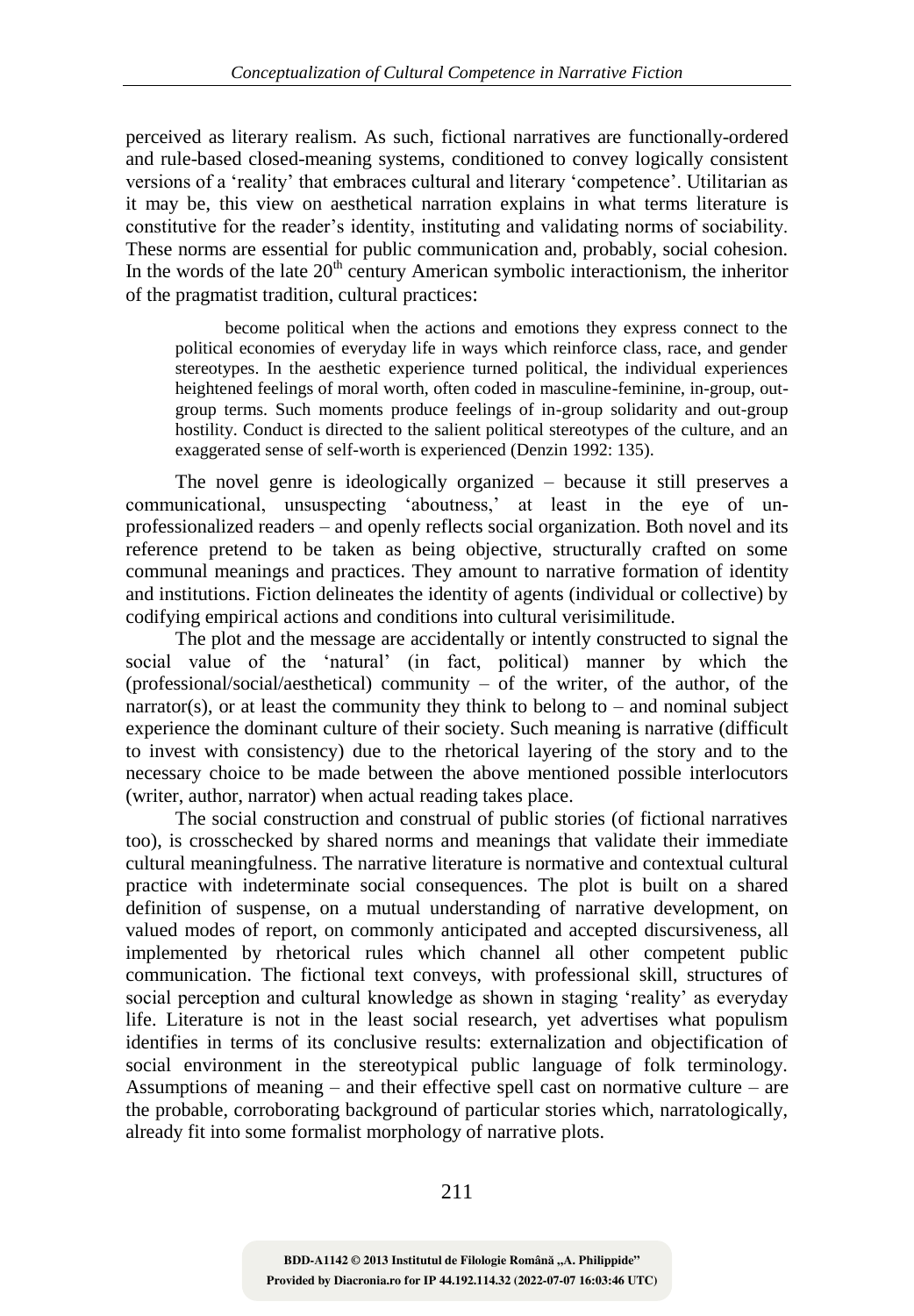Consequently, the individual authorship recognizes and circulates collective mythology, to be read, for example, in the tales of the late twentieth century novel. The employment of popular standards of communication and meaning in literature is done with a view to secure cultural intelligibility and commercial success of published books, which happen to be fictional. Once the plot is circumscribed to these determiners, notions of empirical truth and textual trust constrain reading to act in accordance with the process. Putnam (1988: 22) described it as social deputation of knowledge acquisition. The mentioned process is determined by division of 'linguistic labour': my in-group carries out nine tenths, while I deal with the remaining one tenth. The translation of honesty (central to moral rationalization of interpersonal behaviour) into literary convention (confidence in the aesthetical or/and cultural purposefulness of aesthetical writing/reading) is administered in rhetorical procedures, specifying states of dis/belief which determine social self/perception. The cultural narrative of identity is thus personal investigation (10%) of institutionalized representations of social reality (90%): the interpretive proficiency in decoding public narratives (that deposit community's historically constructed knowledge) results in competently performing functional distinctiveness. The meaning is inherent to the procedure which, once more, positions literature within such rhetoric: "The division of linguistic labour rests upon and presupposes the division of nonlinguistic labour" (Putnam 1973: 705).

The narrative fiction is the (aesthetical) version of culturally formalized social knowledge and designates values, practices and prescriptions that all link readers with their customary identity. Literature is institutional context, or, at least is informative of it. Namely, the plot and the message are culturally validated and constituted by notions of social duties and responsibilities, staging public action and individual existence as part of plausibility and propriety. Fictional texts are made out of the narrative replication of perceived attitude and behaviour in, or with regard to society. The focus of attention, caused by the junction of narrating, respectively, commentating functions of the text, conveys anticipated discursive conditioning of the reader and authorial position, which both are indexes of wanted or incidental endorsement/conversion of specific behaviour and value.

The story line rehearses behavioural responses and social skills, establishing reports through which attribution of meaning to plot ('real') circumstances is realized. Claiming its differentiation in terms of language and communication, texts that are openly recommended as aesthetical intensify awareness of the self and of the 'reality'. Such credentials motivate and elicit intellection and sensorial appraisal, whenever the anecdote engages in similar practices. As a result, narratives are psychoanalytical means to gain control or insight over individual insertion in social reality.

Plot determiners reframe experience in associations of story and discourse with empirical sequence and causality. I presume that fictional narratives rhetorically play on gullible wishful thinking which re-enacts states of physical and psychological comfort, brought about by the representation of successfully achieved goals and well-being. They are all sociologically entrenched in the convention of the happy-end. The above mentioned view means that fictional texts may structure selfperception in social environment, yet they do not determine interpersonal behaviour.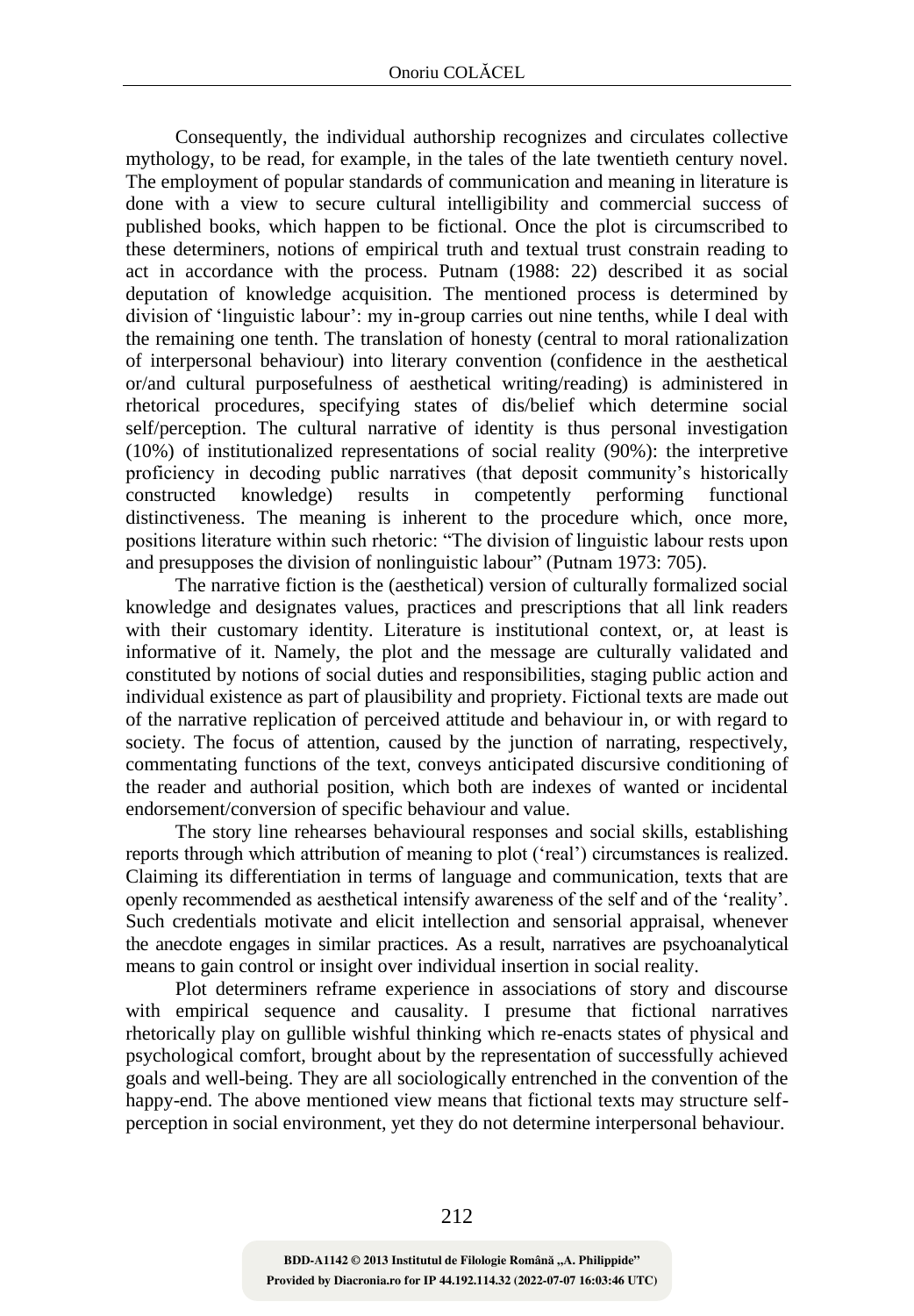Anyway, conceptions of truth and trust, probably shared by the public and the narrator, authenticate interpretation of fiction and 'reality' in the metafictional discourse of contemporary novels, to the extent to which, such expository communication of the author accounts for acknowledged social generation of meaning, incidentally employed in reading. This opinion of cultural 'competence' is constitutive for the community in which the writer sets up his/her story and for the community the writer targets as a reading public. Historic narrative texts cannot be fully understood in the absence of the social practices out of which the writer borrowed his/her contextualizing rhetoric. The narrative literature negotiates social action and forms cultural meaning, much in the manner of language mannerisms which are taken for granted by members of the same community and, concomitantly, brand them in the eyes of other groups. For example, the contemporary novel is ideological means to advance visions of political and social equality, whenever the plot, characters and message achieve the lay reader's conviction in the candidness of the story, which dramatizes perception of a post-capitalist social reality. On the other hand, if professional readers approach culturalist investigation of fictional rhetoric, they are ultimately engaged in the same ideological effort to either confirm or oppose their current social reality. There is empirical consensus on the existence of 'competence' in the reading process (for instance, in the aesthetical fiction as validating procedure of the plot). 'Competence' is displayed and accredited by readers each time they pass judgement on books.

The debate on the notion of 'competence' can be reduced to a Marxist struggle, between what is thought to be commonsensical evidence and relativist beliefs. The latter is somewhat favoured because of a polite dismissal of the opportunity to expose cultural, or, bluntly said, educational inequalities among readers – which correspond to our hierarchical society – a condition politically defused in an allegedly classless, already revolutionized, ideology of public communication.

The ideology of a communicative tradition, commonly required from the novel genre in folk terms, offers normative arguments for why a cultural standard of rhetorical plausibility should be met by particular texts, recommended as novels. Such concerns frame the plot and all readers are aware of them when addressing fiction. The preconceived expectations on the part of the 'common reader' is usually targeted by the writer in order to contextualize and, thus, authenticate his/her production. They (the normative arguments) are particularly present in the opening of stories which need to position the thematic focus and its rhetorical means of bringing about anticipated response.

For example, my recognition of a realist mode, generally, employed in contemporary fiction – with the result of highlighting a pragmatist and constructivist ideology thriving in the materialist manner of authorial discourse – is explained with respect to utopian identification of the reader's class:

realistic fiction is written to give the effect that it represents life and the social world as it seems to the common reader, evoking the sense that characters might in fact exist, and that such things might well happen. To achieve such effects, the novelists we identify as realists may or may not be selective in subject matter […] but they must render their materials in ways that make them seem to their readers the very stuff of ordinary experience (Abrams 1999: 269−261).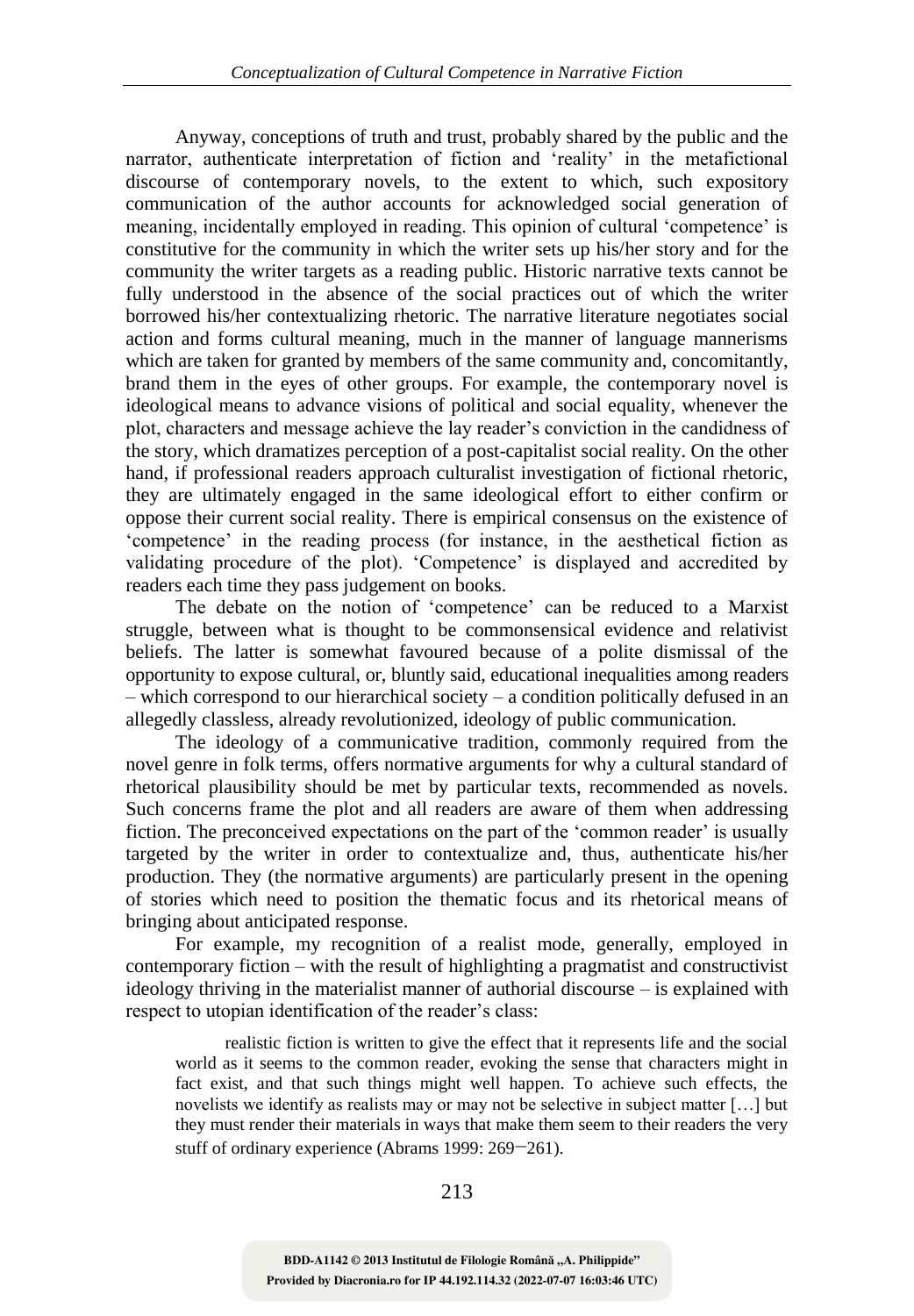Conventionally enough, the notion of the naïve reader is sufficient (even if unnecessary) for devising the understanding of narrative proficiency, as delivered by the construal of cultural meaning in fictional contexts. Furthermore, rhetoric 'competence' in projecting instant textual meaningfulness is still thought to be a matter of popular perception and cognition, executed in two-dimensional (timeplace) formats of representation. The analogical translation of significance between 'reality' and texts seems to be, in fact, universal access to a public, collective narrative sense of the environment, which allows social possession of denotation. Although there may not be retraceable literary-empirical correspondence behind every plot, there is public recognition of mutually corroborated grounding in reasoning and persuasion. The most direct form of cultural 'competence' is distinguishable in explanatory narratives that decode social reality and, implicitly, invest the narrator with assimilation and accommodation abilities as far as conflicting needs and interests are concerned.

Cultural 'competence,' as presented by narratives, is a term used for a process of discrimination with predictable results, meant to rationalize selfinterested choice and survival instinct and, somehow, to establish equivalence between reasoning and persuasion. The conflation of the two is cultural practice and brings about a realization of 'competence' as structural control over public communication, aimed at maintaining literary convention and commonsensical social perception. The widespread use of the term proves its functionality in revealing shared beliefs and ideas, which turn out to be reason enough for considering the practicality of its employment.

The word 'competence' pursues systematic ideological meaning and connotes rhetorical action plus political intent. Although analysis procedure, contextual disciplines and particular goals may differ, the concept of 'competence' reinforces specific cultural expectations, mainly circumscribed to logical and rhetorical manipulation of discourse. My belief is that 'competence' can be regarded as, and is being used as, the legitimizing device in all discursive practices. The recourse to 'competence' is frequent, calculated and effective, in fact showing how authority is attained by means of claiming or displaying knowledge of language and of its epistemological implications.

'Competence' gives plenty of leverage in order to understand the sociocultural embeddedness of language use and political ends, grossly summarized in taxonomic plots by narrative fiction. Individual stories convey such concerns in degrees which vary according to class and culture of the narrator, respectively, of the target public. Acts, beliefs and behaviours involve the acquisition of a story line and thematic topic, not the other way around. I.e., the fictional text is to competently transmit the meaning of morphologically classified tales that readers are usually exposed to.

The literary effects of mentioning specific acts, beliefs and behaviours boast validating functions in cultural terms, because readers are already empirically accustomed to them. Implicitly, the aesthetical is normalized and rendered less artistically significant and more politically relevant. Cultural 'competence' states that society is defined by distinct rules of behaviour and narrative contextualization of any and all topics possible. This demands basic representational skills in their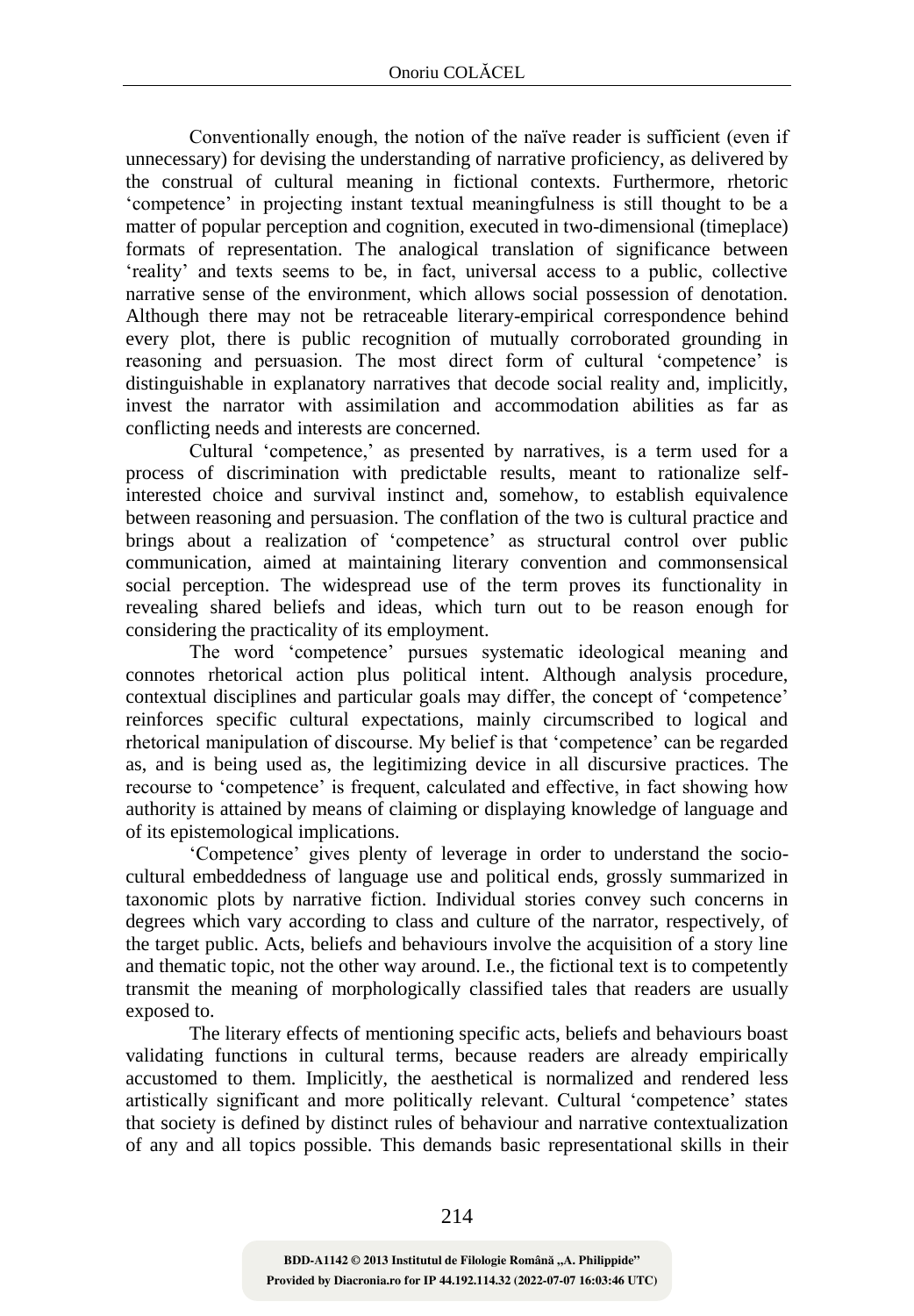ideological mediation. Up-to-standard narrative modes of report demonstrate that ordinariness (or, for that matter, marvelousness) is a question of how biased normative values and customary prescriptions become. This is a process which is said to conceptualize empirical observation, being realistically acknowledged as such for its rhetoric utility.

Relativist views are alien to competence-based assessment because of its perception of value as fixed and universal, a perception that allows the notion of empirical truth to be reliably translated into that of textual truthfulness. The cultural and the literary 'competence' are historically and politically contingent, that is, they are constructed in relation with the responses of particular communities, whose social notions of 'competence' are produced within the narrative logic of the same historical and political contexts. Anyway, such hierarchies of social dominance and cultural control (transmogrified in linguistic persuasion) are constructed when stating existence of gender, class, status, etc., and when decoding their constant political negotiation in public narratives, characteristic of structured communities ('structured' stands for easily recognizable shared standards of behaviour and sets of values). Interestingly, evaluation of 'competence' may very well be taken for granted, because 'competence' is sometimes perceived as not necessarily entailing the speaker's opinion.

'Competence' is exploited/abused in order to coherently legitimize narrative cognition and to socially celebrate coherent (objectivist, scientific) communication, which makes it entirely consistent with constructivism as process and action. Once more, the use of the notion in narrative fiction is a way of reaffirming values and beliefs that are shown to shape cultural construction of literature and the way characters or communities think, act and perceive the social world. The strategic purpose is to promote the identity of the one producing authorial discourse and his/her sense of belonging to a community.

'Competence' is constructed through transactions that are perceived as particular to ideological rhetoric: the language of 'competence' is something agents employ, rather than analyse in terms of nature and functionality. Yet, the notion is founded on assumptions of power, domination and cultural construction of social reality, acting as exertion of control through expressive language and forcing narrative contextualization on empirical circumstances.

'Competence' is associated with power and worth in folk psychology and readers are institutionally trained to adhere to such definition. The acceptance of a popular notion of the term stands for producing or maintaining, if not just displaying, the cultural language which endorses conventionalized social construction of reality, in accordance with historic exploitation, exclusion, violence, etc., alongside equality, inclusion, harmony, etc. Taking sides in respect of what to focus on is in the very logic of public communication. Yet, everything seems to boil down to know-how: in what way to 'see,' and most importantly, how to convey your visual choice. The manner (i.e. knowledge) is ascribed meaning because it ultimately states implementation and distribution of power relations. This essentialist understanding of 'competence' (the concept would be intrinsically hierarchical, rationalist, volitional) may be 'scientifically' vulnerable. However, it carries such easily recognisable meaning when mentioned or alluded to in public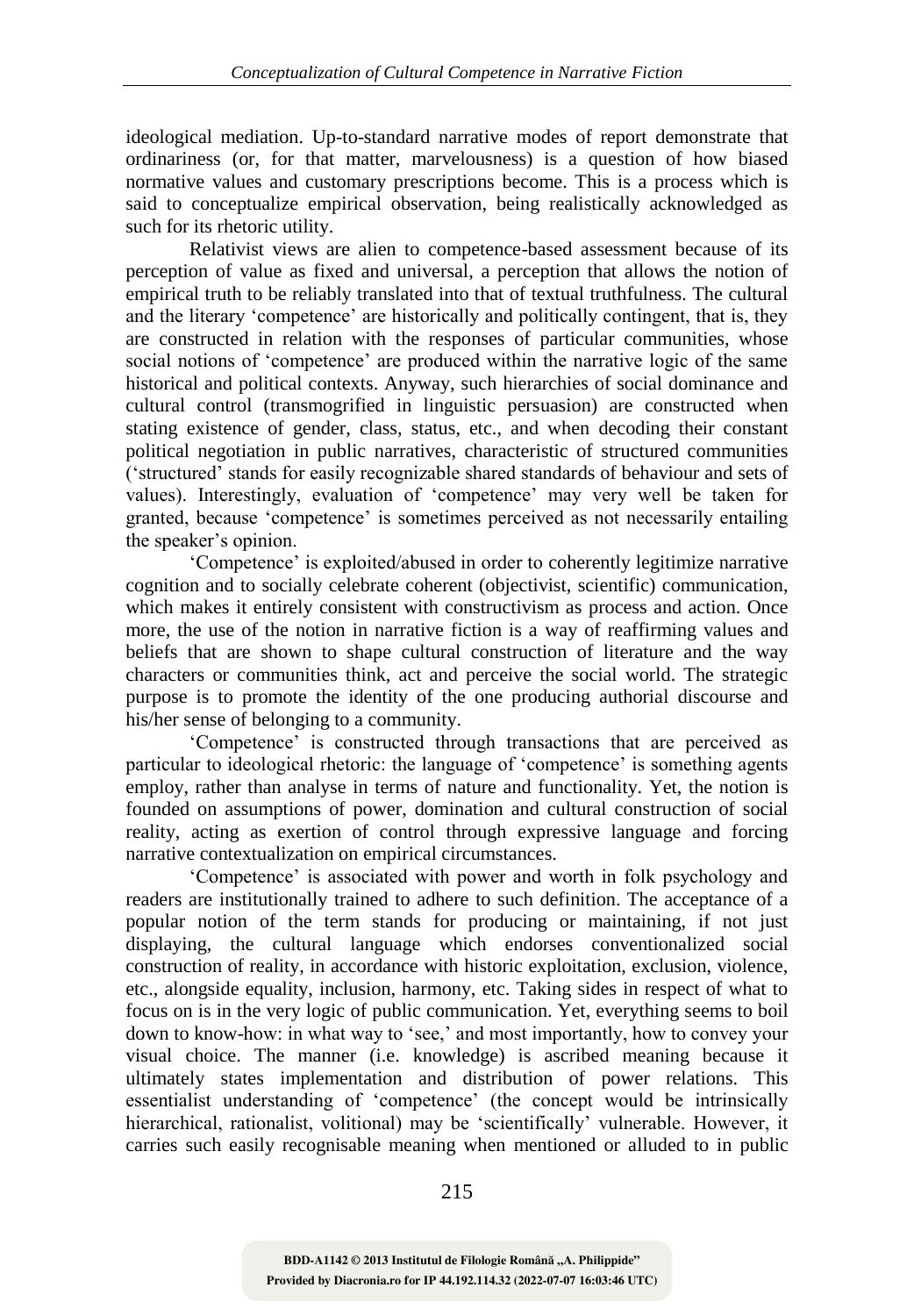communication. On the other hand, this logic of 'competence' development is both stable and unchangeable, description which amounts to a deterministic view, affirming the universality of the notion.

Similar conceptualization of 'competence' is thereby made more complex because it is no longer seen as distinctive characteristic or general standard, but as educated attribution of excellence or sophistication. 'Competence' is meant to function culturally in the discriminative terms which commonly grade social reality. The appropriation of this function is neither incidental nor private. More likely, it is collective routine serving the ideological purpose to send and receive cultural meaning within social hierarchies. The narrative construal of 'competence' is identity-building procedure as well as structure. They are both present in the nature of cultural conceptualization that is ideologically charged more than ever, because of constructivist suspicion (circumscribed to idealist philosophical tradition which denies existence of reality independent from the mind) and determinist consciousness (of empirically-proven, materialist extraction).

'Competence' is political property of readers and, generally, of socialized agents, who settle disputes and signal their status by publicly communicating mastery of particular interpretations of it. Agents read texts and social reality according to the logic of a system of signs, corresponding to culturally externalized rules that legitimize them to advance convenient closure of contending 'reality' versions.

The ability to respond to and to circulate popular myths, in a rhetorically qualified manner, which suggests morally advantageous rationalization of individual/collective welfare pursuit, is social routine and cultural politics promoted by public and fictional narratives. The organized structure of rhetoric 'competence' is representative of cultural and political skills that are widely considered indexes of social success and standing. 'Competence' is a means of enforcing prescriptive culture (with its pervasive use – morality) in the natural-causal world, by confiscating time and resources, unallocated to biological survival, with a public agenda regarding freedom and responsibility, duty and gratification, etc. Penalizing transgression is again related to notions of 'competence,' which ideologically sanction both social authority and cultural legitimation. They are part of all educational processes, instrumental for attaining 'competence,' namely, knowledge gained by means of education. The result is judged with respect to capability to perform to a required standard – most of the times, socially imposed. 'Competence' develops patterns of narrative logic, specifically designed for fiction, which is perceived as effectively conveying social meaning in 'unpoliticised' language that alleges disengagement from what is popularly perceived as ideological concerns, such as oppression or exploitation, circumstantially acknowledged in the otherwise escapist practice of reading or writing literature.

The narrative fiction exemplifies that in order to express and define social respectability (and to demonstrate control over its collective representation) claims of fictitious appropriateness (only rhetorically documented) are effective and culturally influential. The symbolic identity of 'competence' is coupled with narrative exposition, best typified by literary plots, which are shortened versions of grand cultural narratives and their simultaneous dominant modes in particular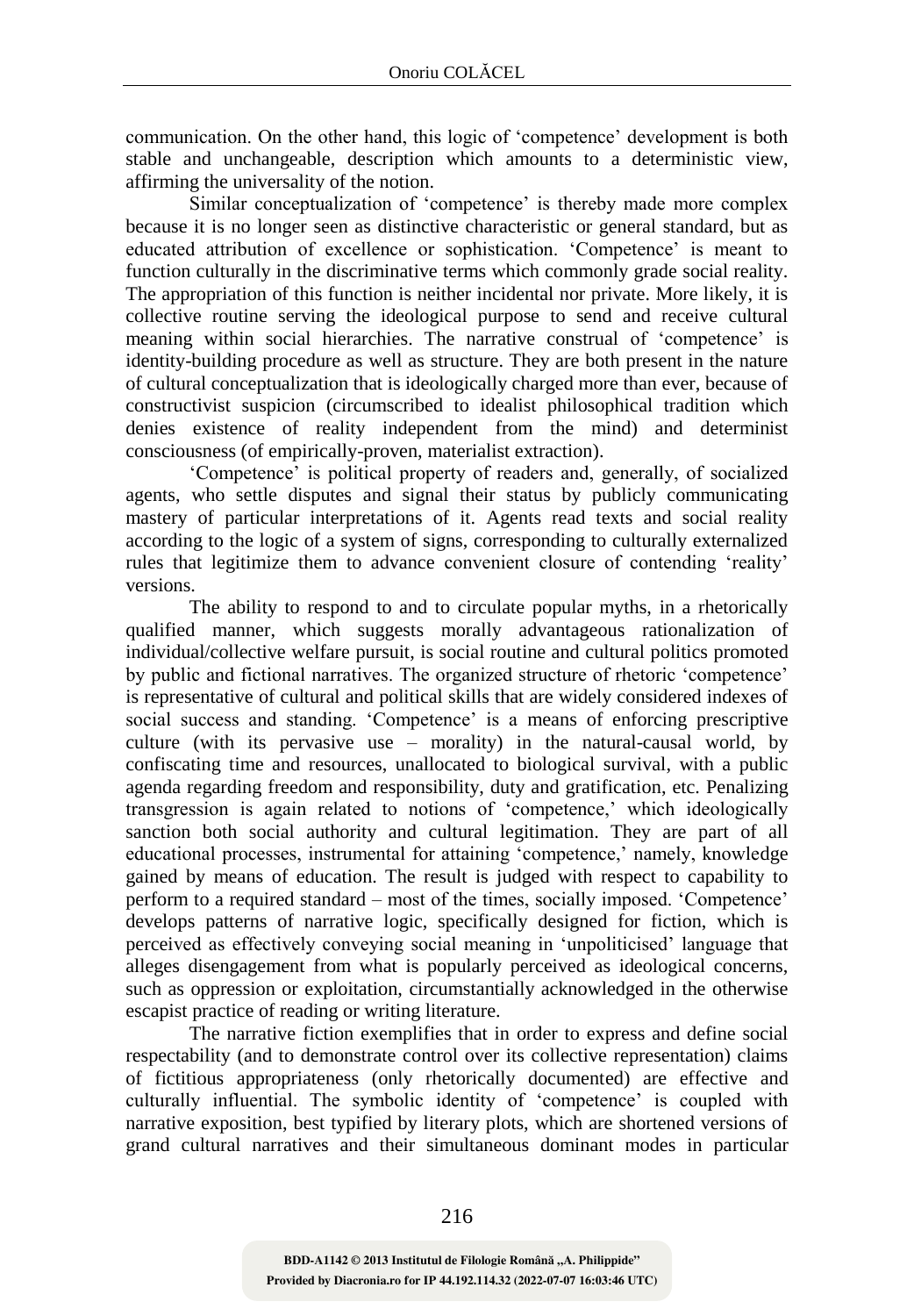historic translations (for example, the validating relation between late twentieth century Western popular culture and the novel genre).

Irrespective of rhetorical assertion of competency (which is practical and proves the competent ideological positioning of the interlocutor), actual 'competence' is highly functional in literary (and public) communication. It facilitates the immediacy of meaning by increasing the sense of adequacy of the reader; it signals the intention to remain within boundaries of respectability or, at least, reasonable expectations (truly revolutionary attempts on society or language are impractical because communities do not relate to experimental rhetoric); it provides cultural and social benefits to those in the position to use it or claim this condition; it shows the narrative 'mechanics' of producing symbolic value. The cultural 'competence' is manifest in collectively recognized narratives of identity, determined by its literary counterpart. Namely, the literary 'competence' devises fictional strategies needed to render coherent the social meaning of identity.

'Competence' claims (rhetorically produced) are a social construction with specific political consequences: power and status become legitimate and bestow authority on those who assume such institutionalized positions. Specialized (efficient in the eye of the public) addresses in public context (narrative fiction qualifies as such) are socio-cultural markers, maintaining and promoting the ideology of 'competence' by means of a communication pattern, irrespective of the actual knowledge of rhetorical proficiency. The discursive confirmation of alleged or factual knowledge is a way of ascribing power to producers and decoders of such messages, with the result of political empowerment: conclusively, 'competence' is a means to emancipate.

Essentialist and structuralist explanatory accounts of social reality perfectly go along with 'competence' and its narrative conceptualization, because they entail an object of study both static and unchangeable. Essentialist approaches discuss it from the perspective of expert agents, while structuralist ones define it by describing makeup and procedure of 'competence'. On the other hand, my favourite social constructivist conceptualization, competently arranged in and by public narrative's standards, focuses, in a pragmatist manner, on how rhetoric 'competence' may be regarded as a negotiation of symbolic identity between agents and cultural narratives of 'competence,' socially construed and situated. The strategic effects of 'competence,' as advertised by public communication, are, firstly, concerned with the social identity of agents (characters) and, secondly, with the narrative cultural pattern of 'competence,' metafictionally present in the literary and the literal stories which largely determine social reality.

Nevertheless, what I find particularly informative, in my previous narrative of 'competence,' is that the representational transactions between the identities of the object of perception (competence) and of the agents performing this perception are entirely symbolic and psychoanalytical. Thus they are sociologically narrative and anthropologically literary. The constructivist interaction between phenomenon and agent hopes to explain a comprehensive narrative 'reality' and also why 'competence' is a desired mode of social instantiation. The literary 'competence' is visible in the rhetorical manner which packages this mode of politically situating social relations, as part and parcel of its cultural correspondent. The effects and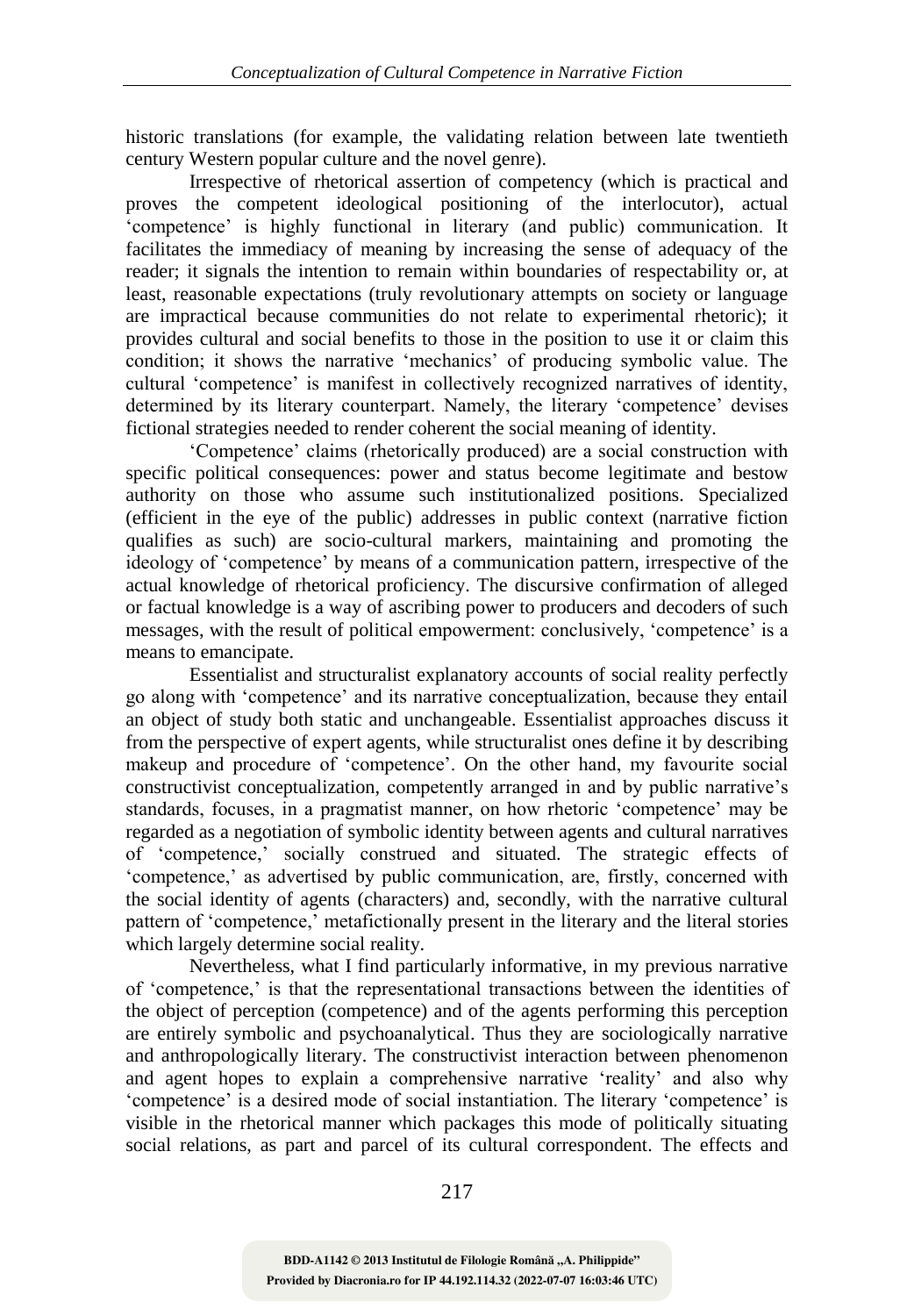consequences of 'competence' and claims of 'competence' are not given: they surface narratively in accordance with, say, essentialist, structuralist, or constructivist vocabulary and faith. They are relative, yet the narrative pattern of 'competence' seems to be universal (a statement which, once more, rationalizes the choice to discuss rhetorical 'competence' as representative of any other skill).

The conceptualization of 'competence' contends a decisive role for culture in devising an adequate concept of the narrative (and implicitly of perception and knowledge). This may very well lead to a cultural narratology of communal reality whenever the literary text signals its involvement with (popular) culture in order to convey social meaning.

Of course, my treatment of the relation between 'competence' and fictional narratives is asymmetrical in that it primarily considers the question of the importance of rhetorical action for social meaning and cultural recognition. The aim of narrative fiction is to develop and confirm a concept of 'reality' that surfaces from the rhetorical 'competence' of socially situated language-use and cultural institution. My premise is that the narrative fiction is politically committed collective practice, only packaged (for escapist ideological reasons) as aesthetical knowledge and tradition, allegedly produced by individual creators, while, in fact, it is social campaigning. The essential historicity of narrative literature is verified by the contextual understanding of stories, relative to the extent to which interpretation seems to reveal primarily the reader's situated perception rather than universality of meaning.

The cultural communication is the inconstant result of a prevailing cultural phenomenon which displays political consistence – 'competence'. Anyway, beyond the assessment of successful meaning transmission, as a means to establish 'competence,' a specific form of it results from basing its interpretation on didactic texts, which scientifically classify expertness of persuasive acts. Implicitly, communicational competence is subject matter for poetics and rhetoric, yet the traditional disregard of such structural investigation for cultural (even ideological) context is blatant. Therefore, similar opinions that construct 'competence' on academic tenets may very well result in a distorted, pedagogical construal of communication, which above all dwells on its use-value and less on selfconceptualization of expressive practice.

The competent social and aesthetical communication primarily takes place among members of the same community. In short, culture should provide the meaning for all public narratives that formalize awareness of social reality. This view entails the conviction that competent understanding of the above mentioned relation should itself be practiced in essentialist/structuralist, self-consistent manner. This manner rescues 'competence' synopsis from the perils of critical relativism (as in constructivist, pragmatist, or loosely postmodernist theories). Cultural 'competence' is part of critical common sense and, implicitly, a rhetoric site of ideology in which partisan narratives of social reality are unravelled.

The practicality of 'competence' in narrative context is neither cultural knowledge nor social skills, yet it approximates socialization. The rhetoric of fiction is not just descriptive but also normative, and, thus, it conveys cultural meaning and promotes social interaction. Cultural and literary competencies are a pragmatic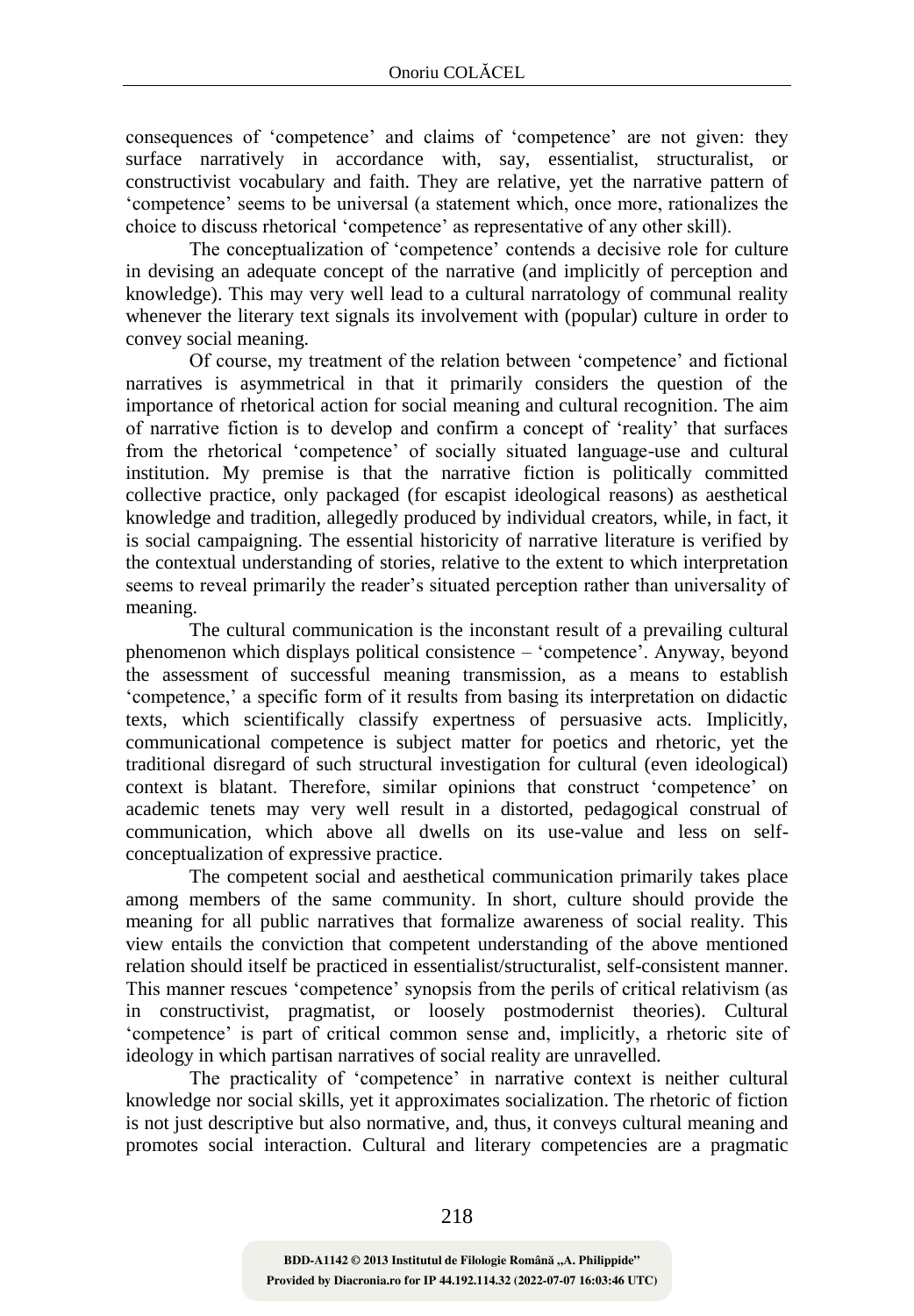argument for using narratives to understand social reality: reasoning with explicit denotation and implicit connotation forms the basis for understanding relations between representation and belief. As a result, the narrative fiction is 'natural' when it expresses meanings that can be rhetorically exploited and suggests data from past in order to validate the plot.

The cultural 'competence' confirms conventional narrative coherence as the means to publicly state the past and the future social inquiry, that is, it validates reductionist literary language which ideologically communicates the present of historically determined audiences. The literary 'competence' is rhetorically standardizing methodological features, shared with its social counterpart which is over-coded and subsumed by rhetorical messages. The narrative order and hierarchies of values and norms organize the perception of cultural identity socially, while inventing and renewing the ideological sense of belonging to your community, by means of cognitive and habitual practices.

The public communication is social meaning, i.e. a function of linguistic systems which argues that significance is constructed by responsive agents. They amount to a network of rules and oppositions whose mastery guarantees expository logic and cultural plausibility to narratives. The social expectation of 'competence' does not simply reflect the object of scrutiny: it engenders states of dis/belief with respect to cultural representation.

The cultural 'competence' also stereotypically limits communicational options and determines social validation of (literary) texts when rhetorically appealing to concepts of rational practicality. However, these concepts are neither actually agreed upon nor at least publicly specified, so that they belong to a normative language that ideologically aspires to becoming commonsensical. They typically vilify any other communicational option (that may suggest any sort of fuzziness similar to human intelligence) if by any chance such options were to be really considered seriously. The rhetoric 'competence' (generally narrative and specifically literary) is a collective norm, a generalised cultural image uncontroversial within the society. It is unifying ideology meant to identify and accomplish consensual views on social reality as a result of communal interaction with the already mentioned actuality.

In a pragmatist manner, the narrative of 'competence' in fictional discourse is directly involved in articulating collective interests and perceptions, as on-going social practice packaged by the ideology of public communication. The result is that competent narrators (readers also) are facilitators of social stability and, sometimes, of social change, which makes 'competence' general cultural policy and, consequently, specific social course of interaction. In social communication (for instance, in novels) rhetoric 'competence' envisages realist narratives of corroborative action, consistency, abstractive exposition and, surprisingly – honesty.

Pragmatically, such policy is positive when considering that even knowledgeable readers do not always distinguish between facts and values. Accordingly, social practice and public communication are complementary and conducive to normative cultural narratives (political, moral, aesthetical, etc.). The effects of cultural 'competence' on narrative literature are in the nature of its rhetorical counterpart. What I mean is that literary 'competence,' anticipates, under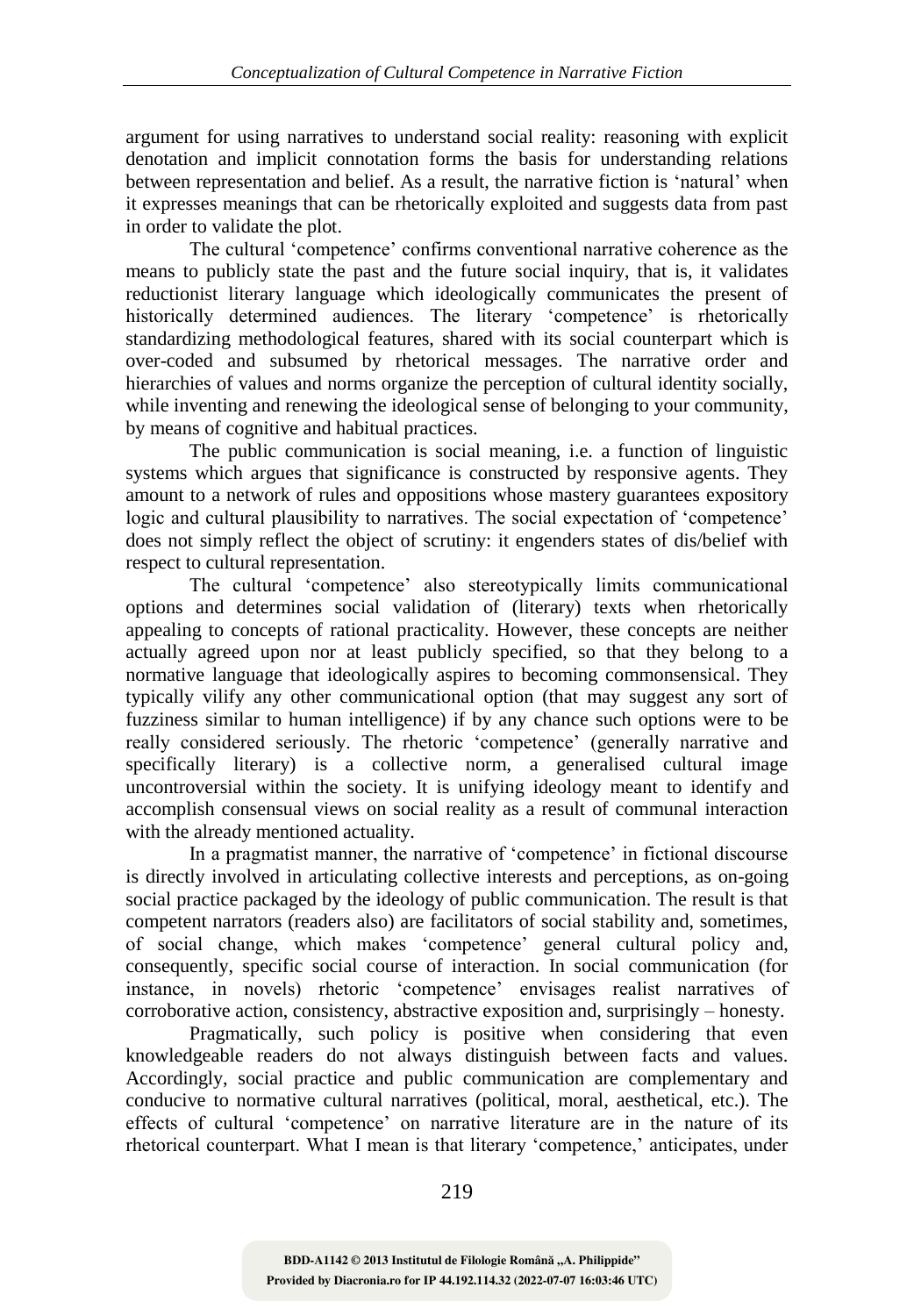a political name, that of propaganda, social interaction and argues for premeditated ways to deal with actual circumstances. 'Competence' is empirically true and textually trustworthy because it legitimizes conceptualizations based on the honest, circumstantial ability of asking questions, respectively giving answers, in the appropriate cultural, social or literary context. Actually, culturally competent agents are able to show the relations between universal principles of discourse and their historical, social or literary forms. Practically, the narrative 'competence' is the metaphysical principle which proves the possibility of mutual understanding between communities, without relying on other metaphysics besides that of mundane rhetoric skills.

Conclusively, narrative conceptualization of competence is acceptable because of its problem-solving capabilities and because it provides a probable structural and functional pattern of public communication. 'Competence' is congenial to common sense 'philosophy' and implicit in social action. Social ideas and cultural images produce conceptual convergence, explainable as narrative conceptualization of rhetorical 'competence' which culturally guides the community towards notions of common history and social memory.

The cultural 'competence' verifies the adequacy of statements to preexisting social conceptualization of 'reality,' which does not mean that it aims at some kind of truth, beyond that of narrative logic  $-$  i.e., textual trust (cultural 'competence' is a story itself). Its task is to produce and examine: it ends up as a test for the narrative validity of literary texts that, accordingly, are rhetorical evidence for the acceptability of social construction of 'reality'. Such process is collectively shared and, actually, conceived of in apocryphal terms, which recall of 'mythicization' of culture as, finally, both social facts and goods. 'Competence' is envisaged as methodological pattern, uniform action, logical consistency and causal consensus (Archer 1996).

'Competence' is the ideological construct which displays the constitution of popular construal of culture, its conceptualization being socially institutionalized, if only for the instrumental value of being defined by what it excludes: intellectual fuzziness and rhetorical failure, readily labelled incompetence. To some extent, both competence and incompetence match up ideology in the sense that, paradoxically, they are concomitantly pervasive and educational as rhetorical forms of cultural expression and social action: commendation or swearword, 'in/competence' communicates that the speaker and his/her public are socially in a position to form and address agreement over values and norms.

## **Bibliography**

- Aboulafia 2009: Mitchell Aboulafia, *Contemporary Pragmatism*, vol. 6, no. 2, Amsterdam-New York, Rodopi.
- Abrams1999: Geoffrey Harpham Abrams, *A Glossary of Literary Terms*, Orlando, Harcourt Brace College Publishers.
- Archer 1996: Margaret Archer, *Culture and Agency. The place of culture in social theory*, Cambridge University Press.
- Denzin 1992: Norman Denzin, *Symbolic Interactionism and Cultural Studies. The Politics of Interpretation*, Oxford & Cambridge, Blackwell.

**Provided by Diacronia.ro for IP 44.192.114.32 (2022-07-07 16:03:46 UTC)** BDD-A1142 © 2013 Institutul de Filologie Română "A. Philippide"